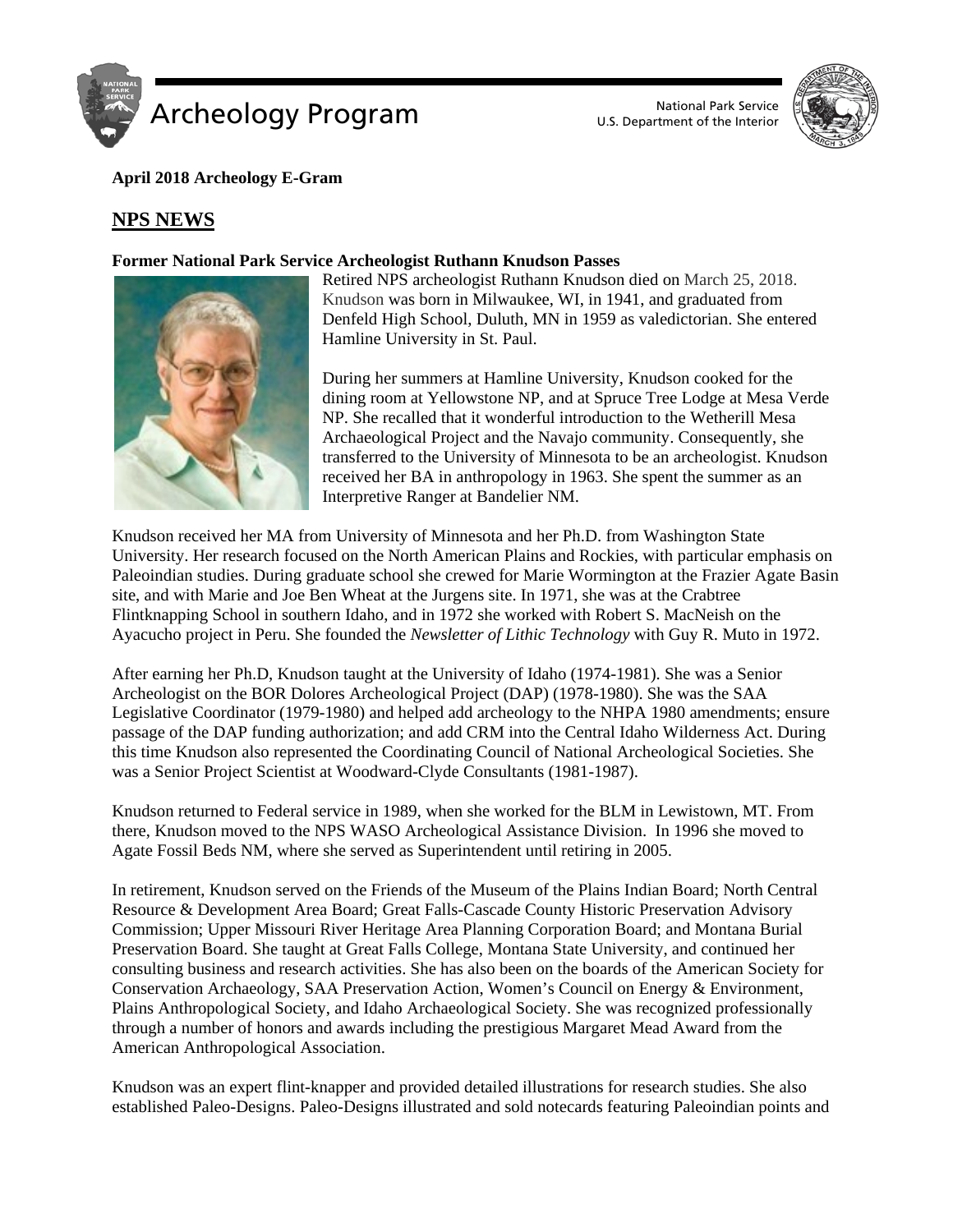conducted private cultural resource management activities. Knudson counted gardening, flowers, and vegetable and fruit canning among her leisure activities. Her many friends and colleagues will miss her energy and enthusiasm.

#### **Sara Dolan Chief of Integrated Resource Management at San Juan Island National Historical Park**

Sara Dolan has been chosen as the new Chief of Integrated Resource Management at San Juan Island NHP. She has been employed as an NPS archeologist since 2008. She received her MA in archeology at Northern Arizona University in 2005 and worked as a project manager for a cultural resource management firm in Tucson.

From 2008 to 2015, Dolan worked as an archeologist and historic preservation specialist at Pu'uhonua o Hōnaunau NHP. Her projects mainly included pre-contact and post-contact site assessments and preservation maintenance focusing on stabilization of traditional dry-set stonework structures. Most recently, she worked as a Section 106 compliance archeologist at Yosemite NP.

Dolan began her new job at San Juan NHP on April 1, 2018.

# *By Brandon Cadwell*

## **New Superintendent of Chaco Culture National Historical Park, Aztec Ruins National Monument**



Denise Robertson has been named superintendent of Chaco Culture NHP and Aztec Ruins NM. A California native, Robertson first worked for the NPS in 1998 as an interpretive ranger at Redwood National and State Park and then on the National Mall from 1999 to 2000. She spent the next six years as a park ranger in California for the U.S. ACE at reservoir recreation sites.

Robertson returned to the NPS in 2006 as South District interpretation ranger and education and volunteer program manager at Sequoia and Kings Canyon National Parks. Ten years later, she moved into a management analyst position in the office of the Sequoia and Kings Canyon superintendent. Robertson will assume her new role at the two parks on June 24, 2018.

## **Junior Archeologist event at Harriet Tubman National Historical Park**

Archeologists at Harriet Tubman NHP hosted a junior archeologist event at Harriet Tubman NHP. NPS employee Amy Roache-Fedchenko helped participates form hypotheses about items they found, such as what they were made from and who might have used them. Roache-Fedchenko, along with Jessica Bowes is a museum specialist at Fort Stanwix National Monument in Rome, New York.

# **National Park Service Archeologists Excavate at Home of Author of Conan the Barbarian**

A team of NPS archeologists excavated a storm cellar at the home of writer Robert E. Howard. Howard is known for writing the Conan the Barbarian series during the 1930s. Jeffrey Shank, an NPS archeologist, created a digital underground image of Howard's backyard to pinpoint potential areas of interest for his team. The team hopes that any discovery they make at the excavation site will lead toward helping the public better understand the author, who committed suicide at the age of 30.

*By Joshua Peguero, Station KTXS*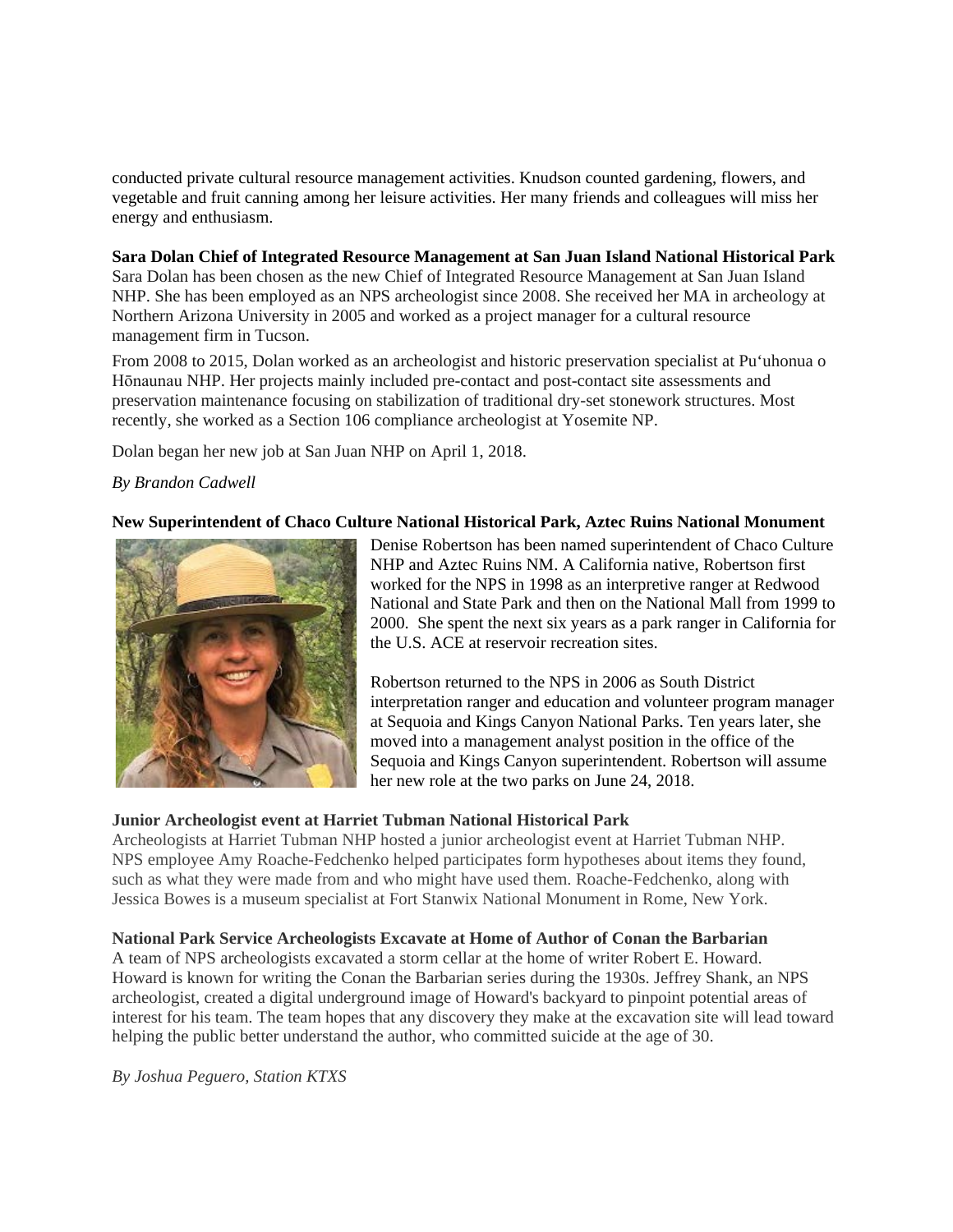#### **New National Park Service Resource Stewardship and Science Website Launched**

The NPS National Capital Region, Resource Stewardship and Science (RESS) supports regional parks with expertise in biology, ecology, archeology, cultural anthropology, history, historic preservation, and more; and they've launched a new website. The site creates a platform for regional cultural resource programs and brings together existing sites for the Museum Resource Center, the NCR Inventory & Monitoring Network, and the Chesapeake Watershed Cooperative Ecosystems Studies Unit. Plus, it's mobile friendly so you can even learn about RESS on the go!

With the launch of this new site, the Center for Urban Ecology website is being retired. Redirects from this site to the natural resource part of the new RESS site are being used to make the transition as seamless as possible.

To visit the site, go to **[nps.gov/RESSNCR](http://www.google.com/url?q=http%3A%2F%2Fnps.gov%2FRESSNCR&sa=D&sntz=1&usg=AFQjCNE0Pcb50rOFymFXcQh_fDeymvj-9w)**

# *By Megan Nortrup*

## **Fossil footprints 'unique in the world' show a human chasing a giant sloth**

In a western corner of White Sands NM, NPS scientists recently found a human print inside a ground sloth's paw marks, they report in a new analysis of the park's tracks in the journal *Science Advances*. "Thousands and thousands of trackways," called megatracks, crisscross the area, said Vince Santucci, a senior NPS paleontologist and a coauthor of the new report.

In 1981, geologists investigated tracks of camels and other four-footed animals at the nearby White Sands Missile Range. In 2011, researchers began a systematic survey of the megatracks in the national monument. This survey revealed a collection of human tracks: 27 individual footprints that vanished into a dune. Santucci and his colleagues measured the stride and the gait to predict where beneath the dune the next print should be and excavated the dune. "Right where we anticipated they would have been, were human footprints," he said. The tracks, if exposed to moisture, will crumble shortly after excavation. The ancient walkers made prints in deposits of lake sediment, which were covered over time by a layer of sand. They are at least 11,000 years old, because several are super-imposed on the tracks of a giant ground sloth that became extinct at the end of the Pleistocene.

To read the article, go to <http://advances.sciencemag.org/content/4/4/eaar7621.full>

*From story by [Ben Guarino,](https://www.washingtonpost.com/people/ben-guarino/) Washington Post*

## **FEDERAL NEWS**

**Arizona May Put People With Minimal Training in Charge of Identifying Archeological Sites** The Pascua Yaqui Tribe, Tohono O'odham Nation, Gila River Indian Community, Salt River Pima-Maricopa Indian Community, and Cocopah Indian Tribe are opposing a proposed law that would allow people with minimal training to look for historic artifacts on state land — a move that could lead to the destruction of important archeological sites.

House Bill 2498 was introduced earlier this year by Representative David Cook, a cattle rancher from Globe. "What's going on, in my opinion, is government corruption at its best," Cook told the *Phoenix New Times*. "Government agencies are being held hostage to mandate giving work to these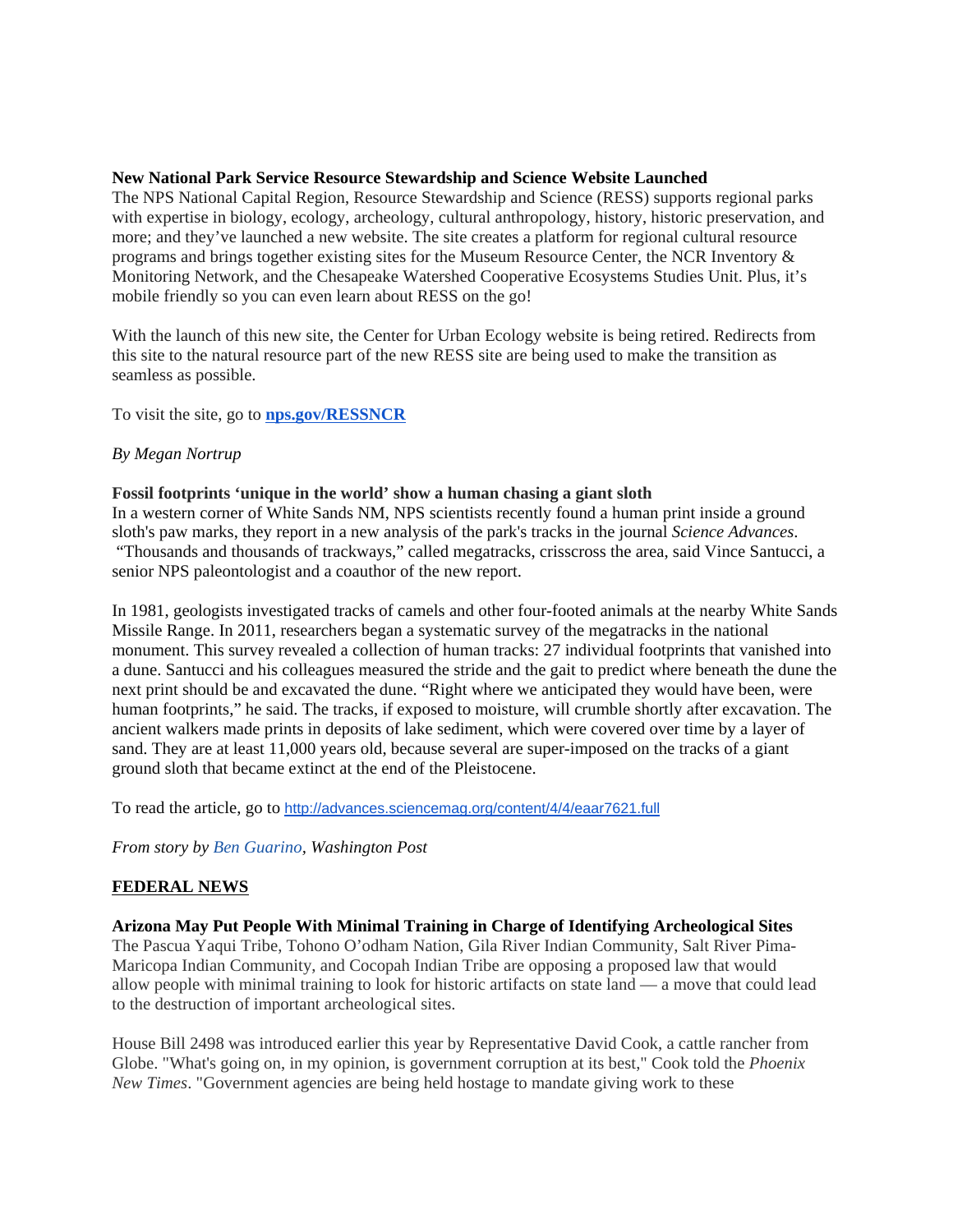archeologists. This mechanism that's going on inside government is doing nothing but driving funding towards the individuals that do this type of work."

In Arizona, ranchers can graze their livestock on public land in addition to private property. If they want to make any changes to state land, they need to get permission from the State Land Department first, which means going through a process that the Arizona Cattlemen's Association says is overly burdensome, expensive, and time-consuming. Typically, as part of that process, ranchers have to pay for an archeological survey. Anything that's considered a "ground-disturbing activity," such as using tractors and chains to rip out creosote bushes, requires an archeologist's evaluation. If they discover any sites or objects more than 50 years old, state officials are notified, as are Native American tribes.

Cook's bill would change who can perform those evaluations, allowing the state's historic preservation officer to select "an individual who has completed a national cultural resources training program to perform the survey report." "This does not define the type of national training program or similar course of study," the Arizona Archaeological Council wrote to members of the Arizona Legislature.

Cook's bill allows "para-archeologists" who have taken a 40-hour class to perform a survey and determine whether there are historic or archeological sites present. A professional archeologist in the state preservation office would later review the written reports, but wouldn't necessarily visit the site in person. Currently, the only people who can survey a new site and evaluate its significance are archeological consultants who have been granted a permit under the Arizona Antiquities Act.

Cook noted that Arizona already uses para-archeologists on some projects. But, according to Kathryn Leonard, the Arizona SHPO, para-archeologists are currently allowed to perform surveys under the supervision of a professional archeologist only. Those para-archeologists have been certified through the Department of Agriculture's Natural Resources Conservation Service. The NRCS' cultural resources training includes four hours of online study, eight hours of classroom training, and eight to 16 hours of fieldwork. Anyone can go through the training — even ranchers themselves.

In a March committee hearing, Senator Jamescita Peshlakai, a Democrat from the Navajo Nation, asked Cook if he'd consider amending his bill to take out the language that allows para-archeologists to perform surveys. Cook declined. The bill has been approved by the Arizona House of Representatives, and is waiting for a vote from the Arizona Senate.

#### *From story by Antonia Noori Farzan, Phoenix New Times*

#### **Utah's San Juan County Files Claim Over Access to Recapture Canyon**

San Juan County, Utah, is claiming a right of way through controversial Recapture Canyon. Without state support, county officials filed a stand-alone lawsuit against the U.S. government, citing records indicating the county maintained a "road" there since 1886. The canyon, famed for cliff dwellings and an illegally built ATV trail, has been a source of friction between county officials and federal land managers, who closed the canyon east of Blanding to motorized use in 2007 to protect its archeological resources. The suit identifies the Recapture route as County Road D5314, running from Recapture Dam to Perkins Road, and seeks a right of way 66 feet across.

In 2015, Utah officials filed a notice of intent to pursue title to the Recapture right of way with the Interior Department. The northernmost portion of the 9.22-mile route through Recapture was the scene of a 2014 protest ride organized by San Juan County Commissioner Phil Lyman. While Lyman did not drive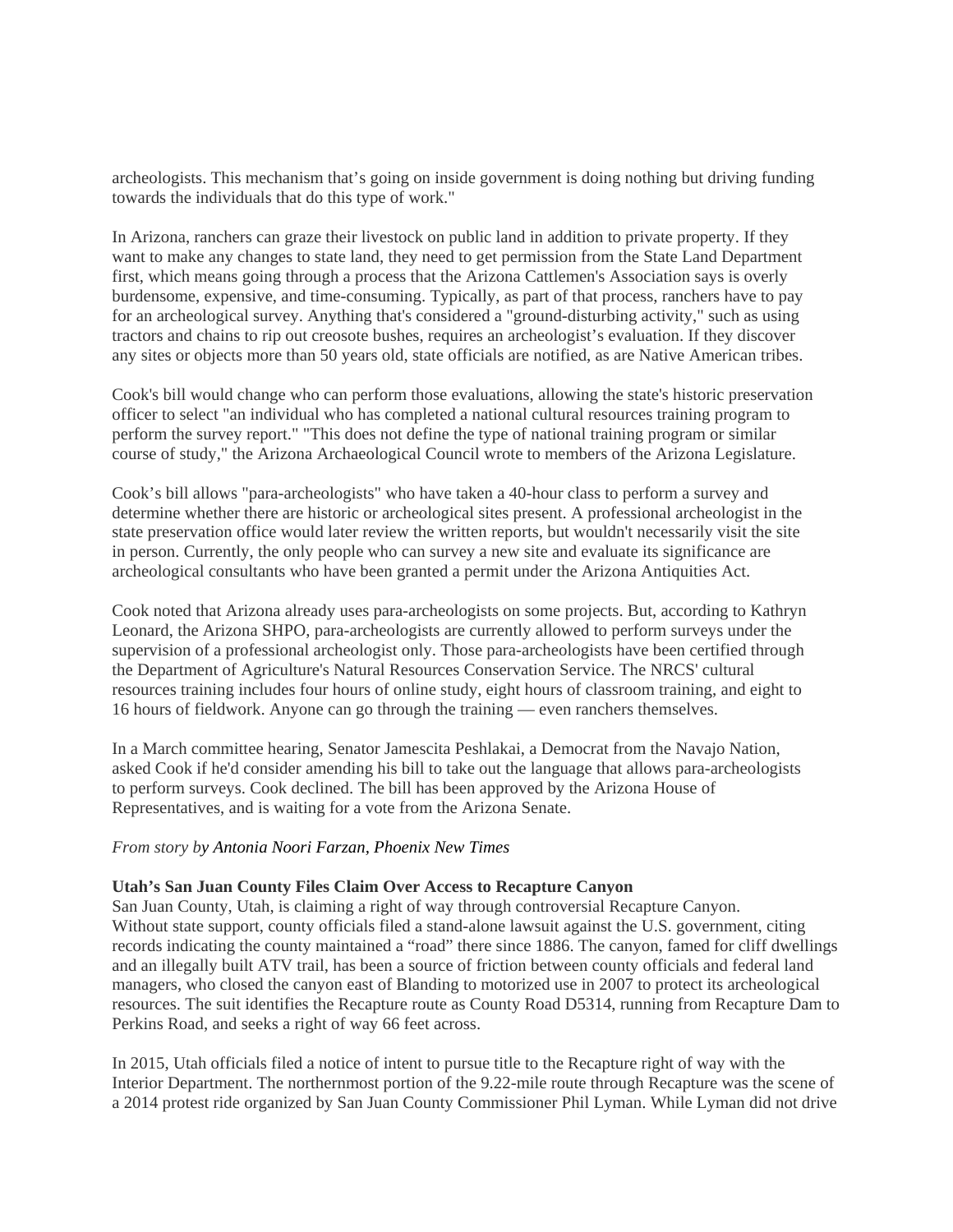his ATV on closed routes, his involvement led to a conviction on conspiracy charges in federal court, a 10-day sojourn in jail, and being honored as Utah's county commissioner of the year in 2015 for his willingness to stand up to federal "overreach" on public lands.

Most recently, the BLM declined the county's long-standing request to authorize a motorized route there, a decision the state had challenged before the Interior Board of Land Appeals. The county's new claim filed in U.S. District Court addresses status of the long-repealed RS2477, created through a frontier-era law that granted counties title to roads crossing public land. To qualify, such roads had to be in continuous use and open to the public for at least 10 years before 1976.

Documents in the lawsuit include U.S. Army maps depicting a "thoroughfare" through the canyon in from 1886. The county "regularly expended public funds" to maintain RS2477 after 1925 and later designating it D5314. A 1903 edition of "The American Anthropologist" describes the route as "well traveled." Aerial photographs from the 1950s through 1976 "confirm the continuing existence and use of the road."

Evidence of this maintenance is hard to discern on the ground today, except for the trail that off-road enthusiasts cut along the canyon's benches, crossing Recapture Creek in half a dozen places. Without BLM authorization, trail builders moved boulders, limbed ancient juniper trees and installed crossing grates. Two local men were prosecuted and fined for the work after the BLM determined trail construction damaged archeological sites and could lead to looting.

Critics point out that San Juan County failed to list Recapture Canyon, hardly a mile from the county's main population center, among the routes it intended to claim back in the early 1980s. The county's interest in the canyon did not appear to register until it became a popular destination for ATV riders, which attracted the attention of wilderness advocates who pressured the BLM to restrict access. The canyon has been a public lands flashpoint ever since.

## *By Brian Maffly, Salt Lake Tribune*

## **Judge Dismisses Historic Preservation Claim in Drilling Case**

A U.S. district judge has dismissed claims by environmentalists who argued that oil and gas development near Chaco Canyon, NM, violated historic preservation laws because of potential threats to culturally significant sites. The U.S. District Court for the District of New Mexico issued an opinion rejecting claims raised by groups opposed to oil and gas drilling on public and tribal lands near Chaco Culture NHP. Browning appeared to deliver a partial win to drilling opponents in late March 2018 when he issued an order agreeing with their claims that BLM violated NHPA in approving some development.

The decision comes in a long-running dispute over management of land surrounding Chaco Culture NHP. Since 2015, the groups have argued in court that the BLM routinely approves development in the area without adequately weighing impacts on the environment and cultural resources. Efforts to petition the federal government to set aside large parts of the Chaco region as an area of critical environmental concern have been unsuccessful. Located in a remote area of northwest New Mexico, Chaco Canyon holds thousand-year-old Ancestral Puebloan ruins, and the greater area is home to Navajo communities.

In a 132 page decision, Browning wrote that BLM adequately considered potential impacts near oil and gas wells. Chaco Canyon and related sites are outside the zone of the challenged wells' impacts. "All of those individuals who visit those historic sites might be inconvenienced, or their experience might be less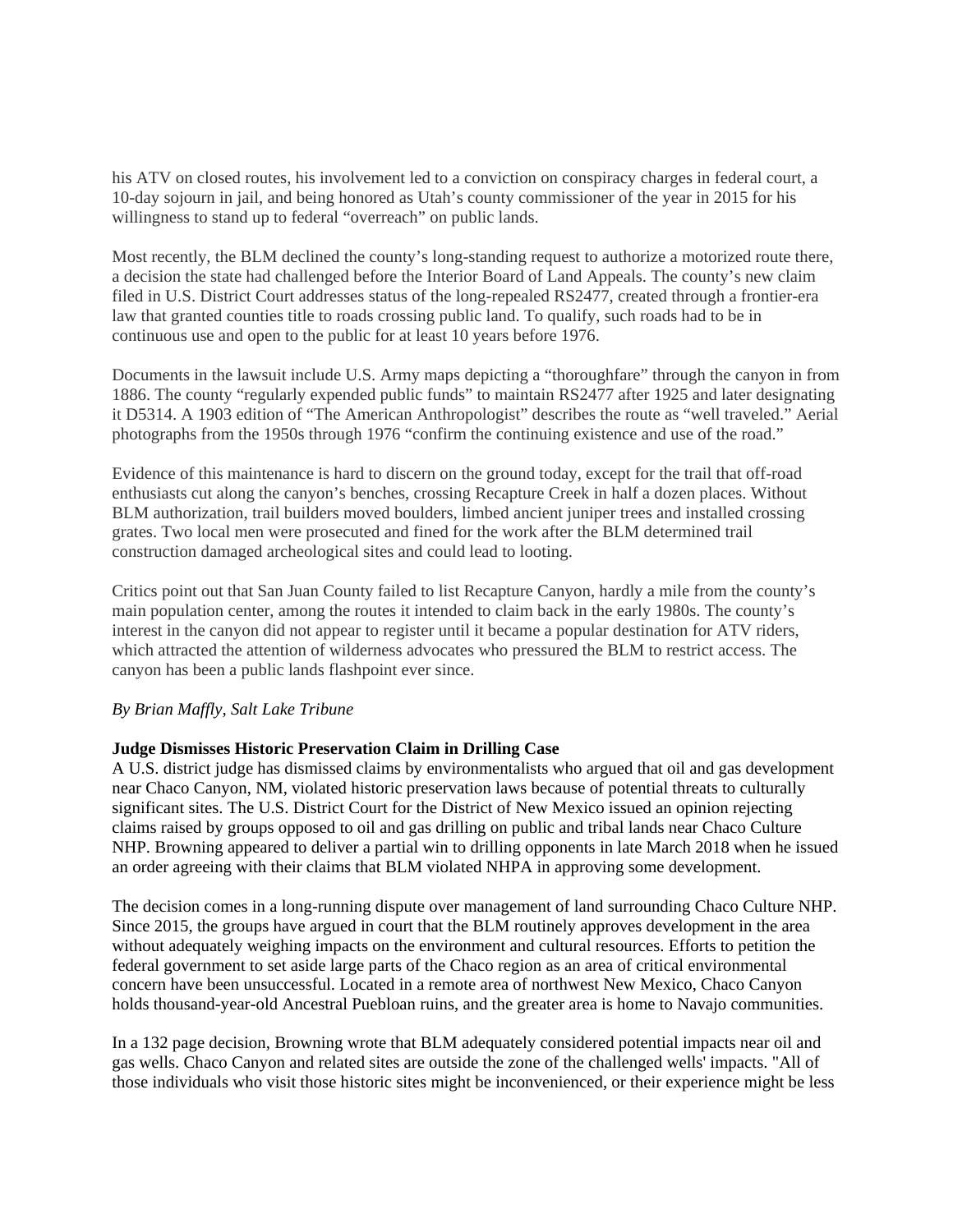enjoyable, but that harm does not outweigh the potential hundreds of thousands to millions of dollars of economic harm the operators will endure."

Browning also rejected environmentalists' claims that BLM didn't fully weigh potential impacts associated with hydraulic fracturing and horizontal drilling on wells in the area. BLM's most recent resource management plan for the area, from 2003, does not closely analyze the techniques, and drilling critics argued that the agency should hold off on permitting while it works on updating the RMP.

The oil and gas industry welcomed Browning's ruling, saying the 2015 lawsuit was more about derailing drilling rather than protecting the environment or the state's cultural treasures. The plaintiffs can challenge the decision in the 10th U.S. Circuit Court of Appeals. The appeals court has previously denied the groups' bid to halt permitting for drilling in the Chaco area. Environmental groups involved in the case are Diné Citizens Against Ruining Our Environment, the San Juan Citizens Alliance, WildEarth Guardians and the Natural Resources Defense Council. They are represented in part by the Western Environmental Law Center.

## *From stories by Ellen M. Gilmer, E&E News, and Susan Montoya Bryan, Associated Press*

#### **Bureau of Land Management Renames Anasazi Heritage Center**

The Anasazi Heritage Center was renamed the Canyons of the Ancients Visitor Center and Museum during a ceremony in March 2018. The new name intentionally avoids the word "Anasazi." Once used by archeologists to refer to the Ancestral Puebloan people who built most of the pueblos and cliff dwellings in the Southwest, the word is a Navajo term that can mean "ancient enemies."

Museum volunteers, BLM staff, Ute Mountain Ute tribal members, representatives from Congress and interested locals gathered at the center north of Cortez for the official renaming and the unveiling of a new sign. After speeches from several dignitaries, including Representative Scott Tipton and representatives from the offices of Senator Michael Bennett and Interior Secretary Ryan Zinke, visitors celebrated with cake and tours of the museum and nearby Escalante Pueblo.

The Canyons of the Ancients National Monument is home to more than 6,000 archeological sites. Almost 4 million artifacts from those sites are stored in the museum.

*From story by Stephanie Alderton, Durango Herald Staff Writer*

# **SLIGHTLY OFF TOPIC: Archeology in the Palm of Your Hand**

By Ashley McCuistion, David Brown and Thane Harpole (fairfield@fairfieldfoundation.org)

New technologies are redefining how archeologists share the past with the present. The thrill of discovery, methodologies and interpretations, and the need to preserve vital, irreplaceable resources –the challenge is communicating these to the public. The Fairfield Foundation launched a new initiative in 2017 to tackle some of these issues using drones, photogrammetry, and 3D printing.

The foundation's goal is to demonstrate the process of archeology at the Fairfield Plantation site, Gloucester County, Virginia. The 1694 manor house has been the focus of excavations since 2000 by a team of professional archeologists involving hundreds of volunteers each year. The process of